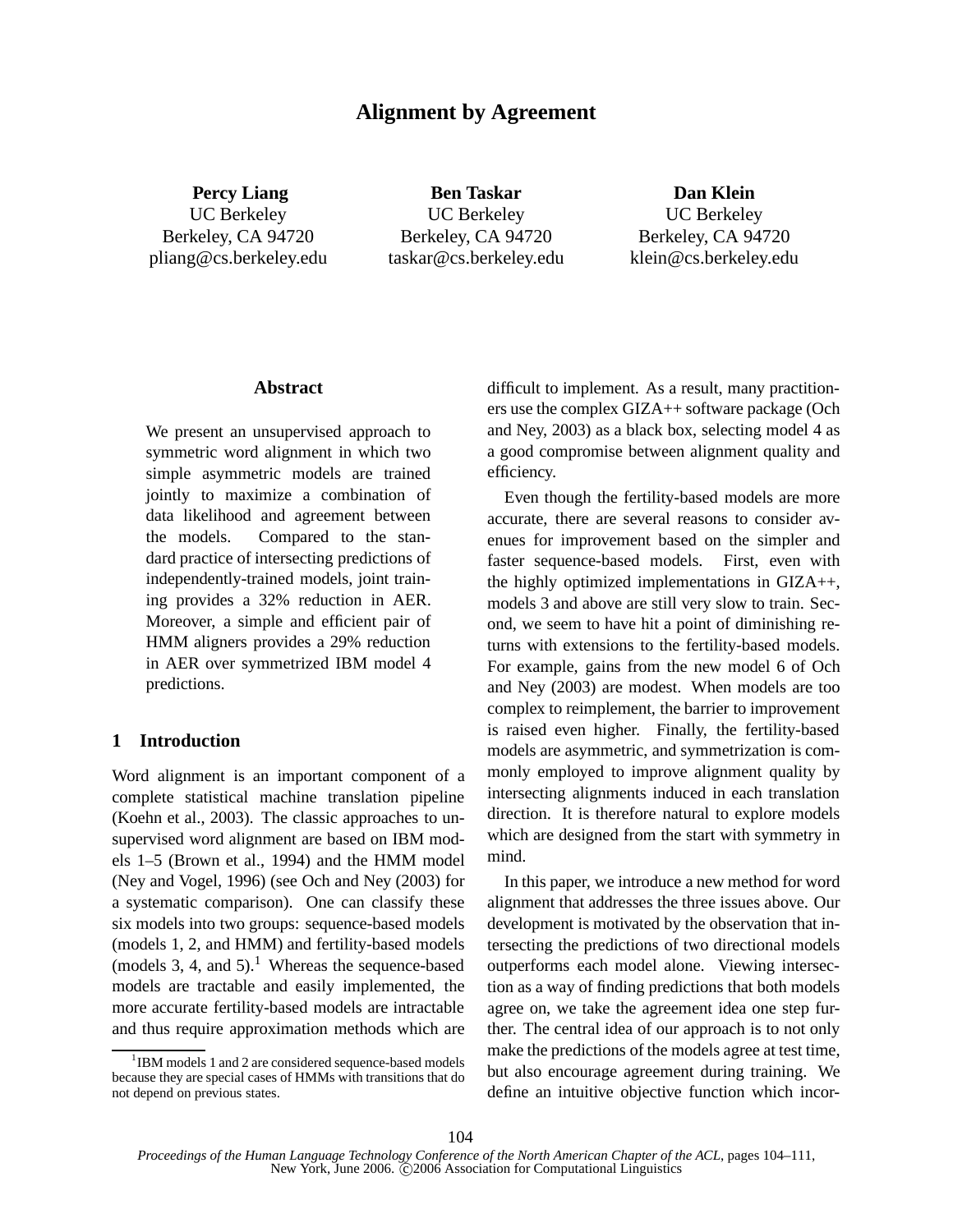porates both data likelihood and a measure of agreement between models. Then we derive an EM-like algorithm to maximize this objective function. Because the E-step is intractable in our case, we use a heuristic approximation which nonetheless works well in practice.

By jointly training two simple HMM models, we obtain 4.9% AER on the standard English-French Hansards task. To our knowledge, this is the lowest published unsupervised AER result, and it is competitive with supervised approaches. Furthermore, our approach is very practical: it is no harder to implement than a standard HMM model, and joint training is no slower than the standard training of two HMM models. Finally, we show that word alignments from our system can be used in a phrasebased translation system to modestly improve BLEU score.

## **2 Alignment models: IBM 1, 2 and HMM**

We briefly review the sequence-based word alignment models (Brown et al., 1994; Och and Ney, 2003) and describe some of the choices in our implementation. All three models are generative models of the form  $p(\mathbf{f} \mid \mathbf{e}) = \sum_{\mathbf{a}} p(\mathbf{a}, \mathbf{f} \mid \mathbf{e}),$ where  $e = (e_1, \ldots, e_I)$  is the English sentence,  $f = (f_1, \ldots, f_J)$  is the French sentence, and  $a =$  $(a_1, \ldots, a_J)$  is the (asymmetric) alignment which specifies the position of an English word aligned to each French word. All three models factor in the following way:

$$
p(\mathbf{a}, \mathbf{f} \mid \mathbf{e}) = \prod_{j=1}^{J} p_{\mathbf{d}}(a_j \mid a_{j-1}, j) p_{\mathbf{t}}(f_j \mid e_{a_j}), \quad (1)
$$

where  $j_$  is the position of the last non-null-aligned French word before position  $j^2$ .

The translation parameters  $p_t(f_j \mid e_{a_j})$  are parameterized by an (unsmoothed) lookup table that stores the appropriate local conditional probability distributions. The distortion parameters  $p_d(a_j = i')$  $a_{j-} = i$ ) depend on the particular model (we write  $a_j = 0$  to denote the event that the j-th French word is null-aligned):

$$
p_{d}(a_{j} = 0 | a_{j} = i) = p_{0}
$$
  
\n
$$
p_{d}(a_{j} = i' \neq 0 | a_{j} = i) \propto
$$
  
\n
$$
(1 - p_{0}) \cdot \begin{cases} 1 & (\text{IBM 1}) \\ c(i' - \lfloor \frac{jI}{J} \rfloor) & (\text{IBM 2}) \\ c(i' - i) & (\text{HMM}), \end{cases}
$$

where  $p_0$  is the null-word probability and  $c(\cdot)$  contains the distortion parameters for each offset argument. We set the null-word probability  $p_0 = \frac{1}{l+1}$ I+1 depending on the length of the English sentence, which we found to be more effective than using a constant  $p_0$ .

In model 1, the distortion  $p_d(\cdot | \cdot)$  specifies a uniform distribution over English positions. In model 2,  $p_d(\cdot \mid \cdot)$  is still independent of  $a_{j-}$ , but it can now depend on j and i' through  $c(\cdot)$ . In the HMM model, there is a dependence on  $a_{i-} = i$ , but only through  $c(i - i').$ 

We parameterize the distortion  $c(\cdot)$  using a multinomial distribution over 11 offset buckets  $c$ ( $\leq$  $(-5), c(-4), \ldots, c(4), c(\geq 5)$ .<sup>3</sup> We use three sets of distortion parameters, one for transitioning into the first state, one for transitioning out of the last state, and one for all other transitions. This works better than using a single set of parameters or ignoring the transitions at the two ends.

# **3 Training by agreement**

To motivate our joint training approach, we first consider the standard practice of intersecting alignments. While the English and French sentences play a symmetric role in the word alignment task, sequence-based models are asymmetric: they are generative models of the form  $p(f | e)$  (E→F), or  $p(e | f)$  (F $\rightarrow$ E) by reversing the roles of source and target. In general, intersecting the alignment predictions of two independently-trained directional models reduces AER, e.g., from 11% to 7% for HMM models (Table 2). This suggests that two models make different types of errors that can be eliminated upon intersection. Figure 1 (top) shows a common type of error that intersection can partly remedy. In

<sup>&</sup>lt;sup>2</sup>The dependence on  $a_{j-}$  can in fact be implemented as a first-order HMM (see Och and Ney (2003)).

<sup>&</sup>lt;sup>3</sup>For each sentence, the probability mass of each of the two end buckets  $c(\leq -5)$  or  $c(\geq 5)$  is uniformly divided among those valid offsets.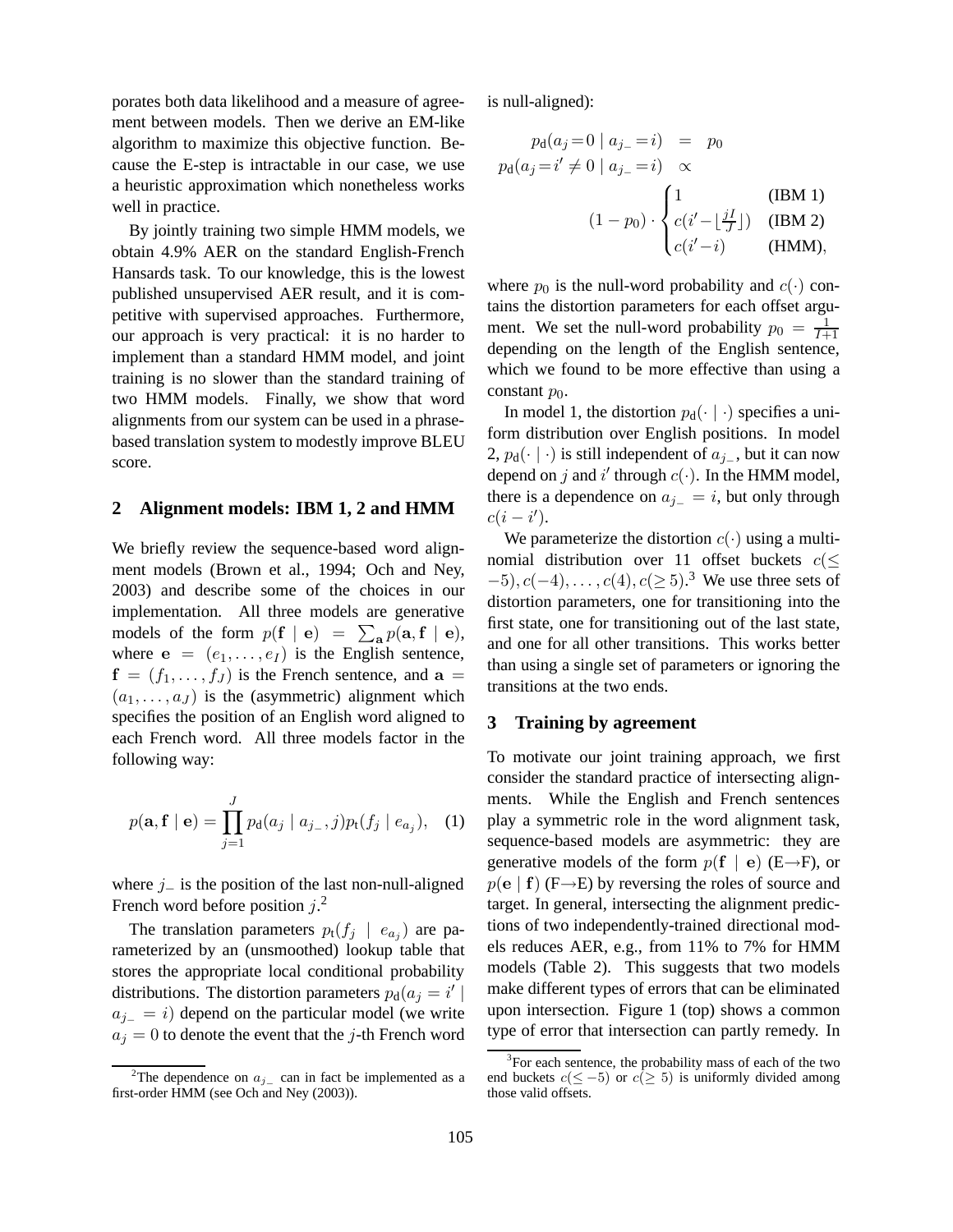

Figure 1: An example of the Viterbi output of a pair of independently trained HMMs (top) and a pair of jointly trained HMMs (bottom), both trained on 1.1 million sentences. Rounded boxes denote possible alignments, square boxes are sure alignments, and solid boxes are model predictions. For each model, the overall Precision/Recall/AER on the development set is given. See Section 4 for details.

this example, *COJO* is a rare word that becomes a garbage collector (Moore, 2004) for the models in both directions. Intersection eliminates the spurious alignments, but at the expense of recall.

Intersection after training produces alignments that both models agree on. The joint training procedure we describe below builds on this idea by encouraging the models to agree during training. Consider the output of the jointly trained HMMs in Figure 1 (bottom). The garbage-collecting rare word is no longer a problem. Not only are the individual  $E \rightarrow F$  and  $F \rightarrow E$  jointly-trained models better than their independently-trained counterparts, the jointlytrained intersected model also provides a significant overall gain over the independently-trained intersected model. We maintain both high precision and recall.

Before we introduce the objective function for joint training, we will write the two directional models in a symmetric way so that they share the same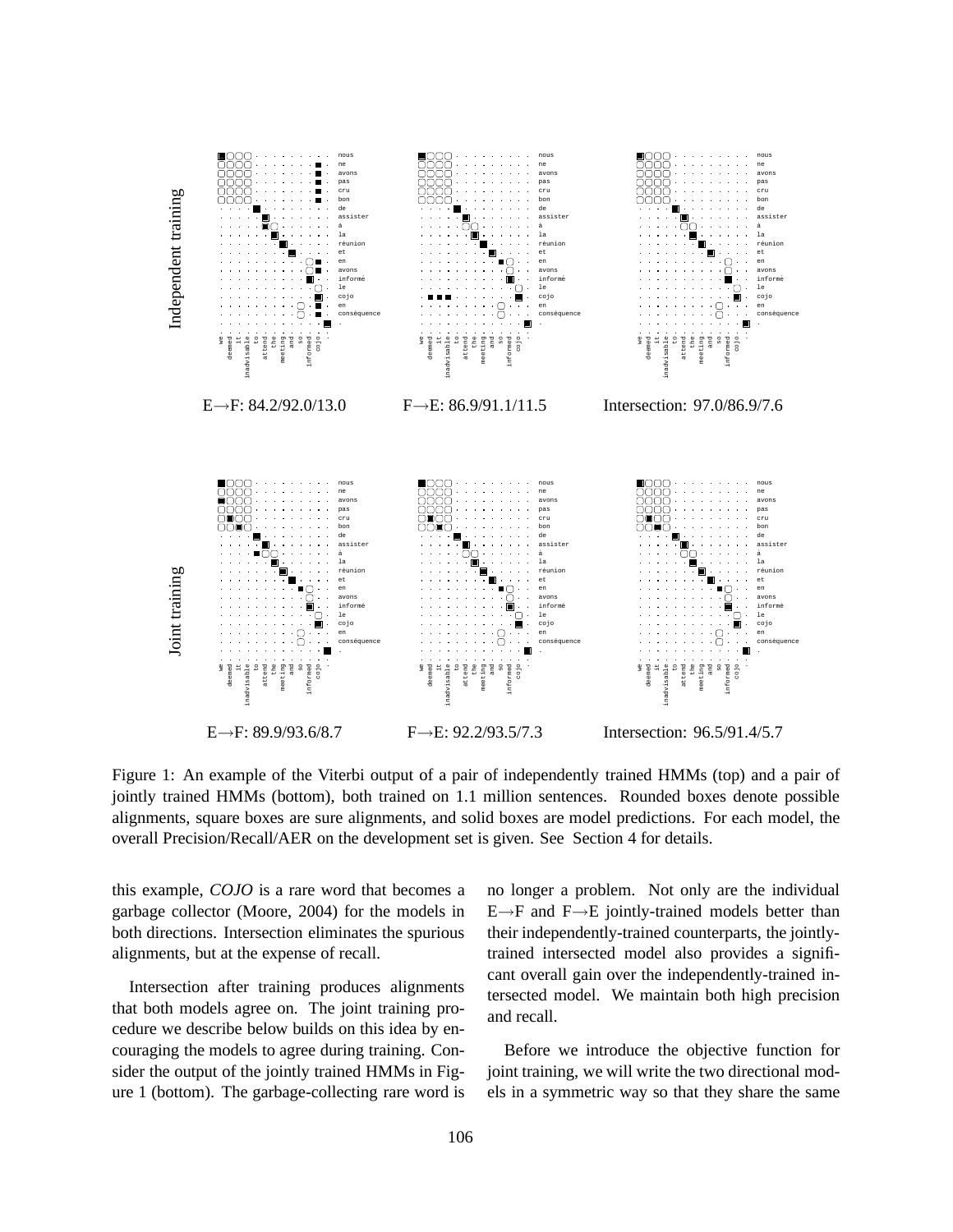alignment spaces. We first replace the asymmetric alignments a with a set of indicator variables for each potential alignment edge  $(i, j)$ :  $z = \{z_{ij} \in$  $\{0,1\} : 1 \le i \le I, 1 \le j \le J\}$ . Each z can be thought of as an element in the set of *generalized alignments*, where any subset of word pairs may be aligned (Och and Ney, 2003). Sequence-based models  $p(\mathbf{a} \mid \mathbf{e}, \mathbf{f})$  induce a distribution over  $p(\mathbf{z} \mid \mathbf{e}, \mathbf{f})$ by letting  $p(\mathbf{z} \mid \mathbf{e}, \mathbf{f}) = 0$  for any z that does not correspond to any a (i.e., if z contains many-to-one alignments).

We also introduce the more compact notation  $x = (e, f)$  to denote an input sentence pair. We put arbitrary distributions  $p(e)$  and  $p(f)$  to remove the conditioning, noting that this has no effect on the optimization problem in the next section. We can now think of the two directional sequence-based models as each inducing a distribution over the same space of sentence pairs and alignments  $(x, z)$ :

$$
p_1(\mathbf{x}, \mathbf{z}; \theta_1) = p(\mathbf{e})p(\mathbf{a}, \mathbf{f} \mid \mathbf{e}; \theta_1)
$$

$$
p_2(\mathbf{x}, \mathbf{z}; \theta_2) = p(\mathbf{f})p(\mathbf{a}, \mathbf{e} \mid \mathbf{f}; \theta_2).
$$

#### **3.1 A joint objective**

In the next two sections, we describe how to jointly train the two models using an EM-like algorithm. We emphasize that this technique is quite general and can be applied in many different situations where we want to couple two tractable models over input x and output z.

To train two models  $p_1(\mathbf{x}, \mathbf{z}; \theta_1)$  and  $p_2(\mathbf{x}, \mathbf{z}; \theta_2)$ independently, we maximize the data likelihood  $\prod_{\mathbf{x}} p_k(\mathbf{x}; \theta_k) = \prod_{\mathbf{x}} \sum_{\mathbf{z}} p_k(\mathbf{x}, \mathbf{z}; \theta_k)$  of each model separately,  $k \in \{1, 2\}$ :

$$
\max_{\theta_1, \theta_2} \sum_{\mathbf{x}} \left[ \log p_1(\mathbf{x}; \theta_1) + \log p_2(\mathbf{x}; \theta_2) \right]. \quad (2)
$$

Above, the summation over x enumerates the sentence pairs in the training data.

There are many possible ways to quantify agreement between two models. We chose a particularly simple and mathematically convenient measure the probability that the alignments produced by the two models agree on an example x:

$$
\sum_{\mathbf{z}} p_1(\mathbf{z} \mid \mathbf{x}; \theta_1) p_2(\mathbf{z} \mid \mathbf{x}; \theta_2).
$$

We add the (log) probability of agreement to the standard log-likelihood objective to couple the two models:

$$
\max_{\theta_1, \theta_2} \sum_{\mathbf{x}} [\log p_1(\mathbf{x}; \theta_1) + \log p_2(\mathbf{x}; \theta_2) + \log \sum_{\mathbf{z}} p_1(\mathbf{z} \mid \mathbf{x}; \theta_1) p_2(\mathbf{z} \mid \mathbf{x}; \theta_2)].
$$
 (3)

#### **3.2 Optimization via EM**

We first review the EM algorithm for optimizing a single model, which consists of iterating the following two steps:

E: 
$$
q(\mathbf{z}; \mathbf{x}) := p(\mathbf{z} | \mathbf{x}; \theta),
$$
  
M:  $\theta' := \underset{\theta}{\operatorname{argmax}} \sum_{\mathbf{x}, \mathbf{z}} q(\mathbf{z}; \mathbf{x}) \log p(\mathbf{x}, \mathbf{z}; \theta).$ 

In the E-step, we compute the posterior distribution of the alignments  $q(\mathbf{z}; \mathbf{x})$  given the sentence pair x and current parameters  $\theta$ . In the M-step, we use expected counts with respect to  $q(\mathbf{z}; \mathbf{x})$  in the maximum likelihood update  $\theta := \theta'$ .

To optimize the objective in Equation 3, we can derive a similar and simple procedure. See the appendix for the derivation.

E: 
$$
q(\mathbf{z}; \mathbf{x}) := \frac{1}{Z_{\mathbf{x}}} p_1(\mathbf{z} | \mathbf{x}; \theta_1) p_2(\mathbf{z} | \mathbf{x}; \theta_2),
$$
  
\nM:  $\theta' = \underset{\theta}{\operatorname{argmax}} \sum_{\mathbf{x}, \mathbf{z}} q(\mathbf{z}; \mathbf{x}) \log p_1(\mathbf{x}, \mathbf{z}; \theta_1) + \sum_{\mathbf{x}, \mathbf{z}} q(\mathbf{z}; \mathbf{x}) \log p_2(\mathbf{x}, \mathbf{z}; \theta_2),$ 

where  $Z_x$  is a normalization constant. The M-step decouples neatly into two independent optimization problems, which lead to single model updates using the expected counts from  $q(\mathbf{z}; \mathbf{x})$ . To compute  $Z_{\mathbf{x}}$  in the E-step, we must sum the product of two model posteriors over the set of possible zs with nonzero probability under both models. In general, if both posterior distributions over the latent variables z decompose in the same tractable manner, as in the context-free grammar induction work of Klein and Manning (2004), the summation could be carried out efficiently, for example using dynamic programming. In our case, we would have to sum over the set of alignments where each word in English is aligned to at most one word in French and each word in French is aligned to at most one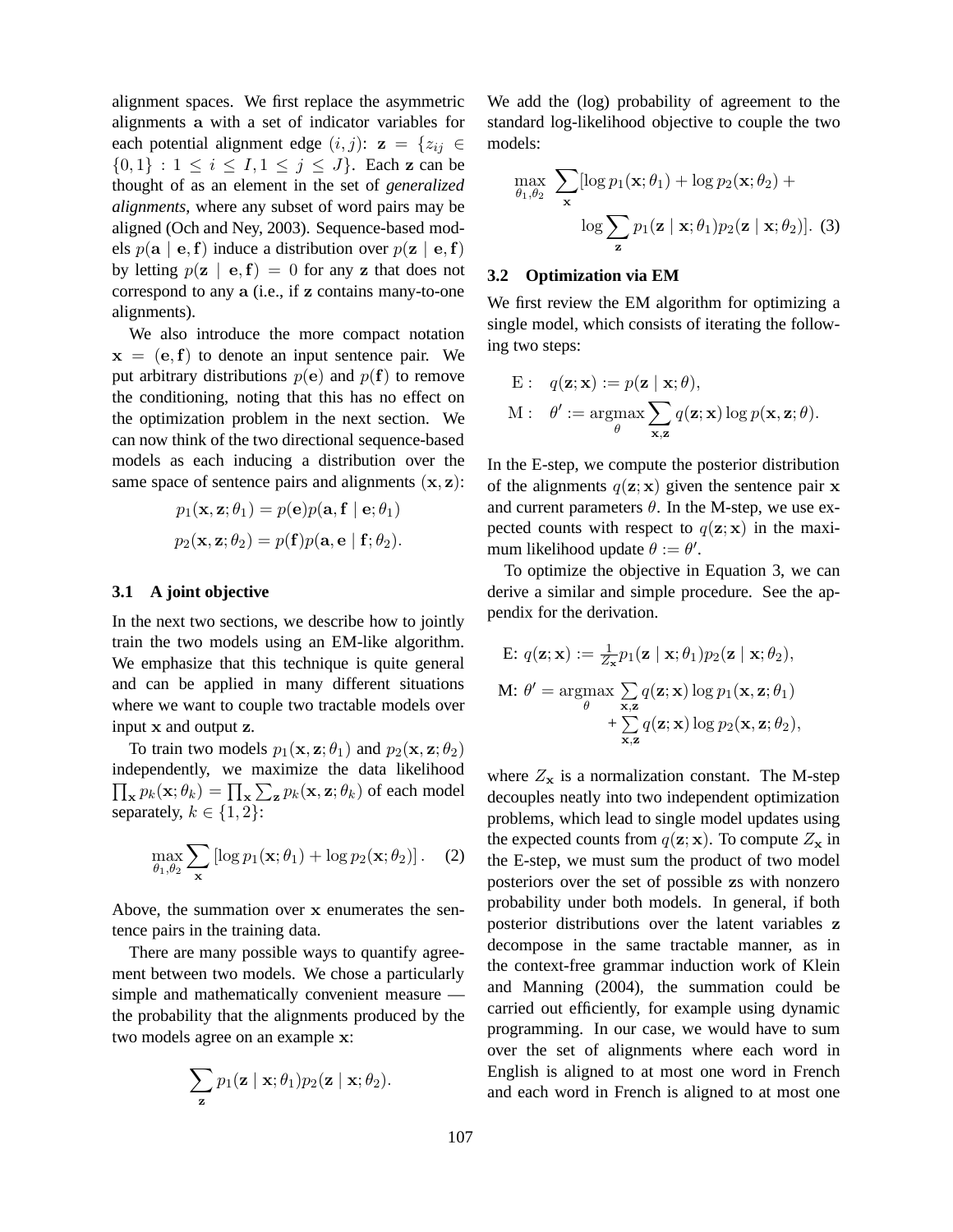word in English. Unfortunately, for even very simple models such as IBM 1 or 2, computing the normalization constant over this set of alignments is a  $\#P$ -complete problem, by a reduction from counting matchings in a bipartite graph (Valiant, 1979). We could perhaps attempt to compute q using a variety of approximate probabilistic inference techniques, for example, sampling or variational methods. With efficiency as our main concern, we opted instead for a simple heuristic procedure by letting q be a product of marginals:

$$
q(\mathbf{z}; \mathbf{x}) := \prod_{i,j} p_1(z_{ij} | \mathbf{x}; \theta_1) p_2(z_{ij} | \mathbf{x}; \theta_2),
$$

where each  $p_k(z_{ij} | \mathbf{x}; \theta_k)$  is the posterior marginal probability of the  $(i, j)$  edge being present (or absent) in the alignment according to each model, which can be computed separately and efficiently.

Now the new E-step only requires simple marginal computations under each of the models. This procedure is very intuitive: edges on which the models disagree are discounted in the Estep because the product of the marginals  $p_1(z_{ij})$  $\mathbf{x}; \theta_1$ ) $p_2(z_{ij} | \mathbf{x}; \theta_2)$  is small. Note that in general, this new procedure is not guaranteed to increase our joint objective. Nonetheless, our experimental results show that it provides an effective method of achieving model agreement and leads to significant accuracy gains over independent training.

#### **3.3 Prediction**

Once we have trained two models, either jointly or independently, we must decide how to combine those two models to predict alignments for new sentences.

First, let us step back to the case of one model. Typically, the Viterbi alignment  $\argmax_{\mathbf{z}} p(\mathbf{z} | \mathbf{x})$ is used. An alternative is to use posterior decoding, where we keep an edge  $(i, j)$  if the marginal edge posterior  $p(z_{ij} | \mathbf{x})$  exceeds some threshold  $0 < \delta <$ 1. In symbols,  $\mathbf{z} = \{z_{ij} = 1 : p(z_{ij} = 1 \mid \mathbf{x}) \ge \delta\}$ .

Posterior decoding has several attractive advantages over Viterbi decoding. Varying the threshold  $\delta$  gives a natural way to tradeoff precision and recall. In fact, these posteriors could be used more directly in extracting phrases for phrase-based translation. Also, when we want to combine two models for prediction, finding the Viterbi alignment  $\argmax_{\mathbf{z}} p_1(\mathbf{z} \mid \mathbf{x}) p_2(\mathbf{z} \mid \mathbf{x})$  is intractable for HMM models (by a reduction from quadratic assignment), and a hard intersection  $\arg\max_{\mathbf{z}_1} p_1(\mathbf{z}_1)$  $\mathbf{x}) \cap \arg\max_{\mathbf{z}_2} p_2(\mathbf{z}_2 | \mathbf{x})$  might be too sparse. On the other hand, we can threshold the product of two edge posteriors quite easily:  $z = \{z_{ij} = 1$ :  $p_1(z_{ij} = 1 | \mathbf{x}) p_2(z_{ij} = 1 | \mathbf{x}) \ge \delta$ .

We noticed a 5.8% relative reduction in AER (for our best model) by using posterior decoding with a validation-set optimized threshold  $\delta$  instead of using hard intersection of Viterbi alignments.

## **4 Experiments**

We tested our approach on the English-French Hansards data from the NAACL 2003 Shared Task, which includes a training set of 1.1 million sentences, a validation set of 37 sentences, and a test set of 447 sentences. The validation and test sentences have been hand-aligned (see Och and Ney (2003)) and are marked with both *sure* and *possible* alignments. Using these alignments, *alignment error rate* (AER) is calculated as:

$$
\left(1 - \frac{|A \cap S| + |A \cap P|}{|A| + |S|}\right) \times 100\%,
$$

where  $A$  is a set of proposed edges,  $S$  is the sure gold edges, and  $P$  is the possible gold edges.

As a preprocessing step, we lowercased all words. Then we used the validation set and the first 100 sentences of the test set as our development set to tune our models. Lastly, we ran our models on the last 347 sentences of the test set to get final AER results.

#### **4.1 Basic results**

We trained models 1, 2, and HMM on the Hansards data. Following past work, we initialized the translation probabilities of model 1 uniformly over word pairs that occur together in some sentence pair. Models 2 and HMM were initialized with uniform distortion probabilities and model 1 translation probabilities. Each model was trained for 5 iterations, using the same training regimen as in Och and Ney (2003).

<sup>&</sup>lt;sup>4</sup>See Matusov et al. (2004) for an alternative use of these marginals.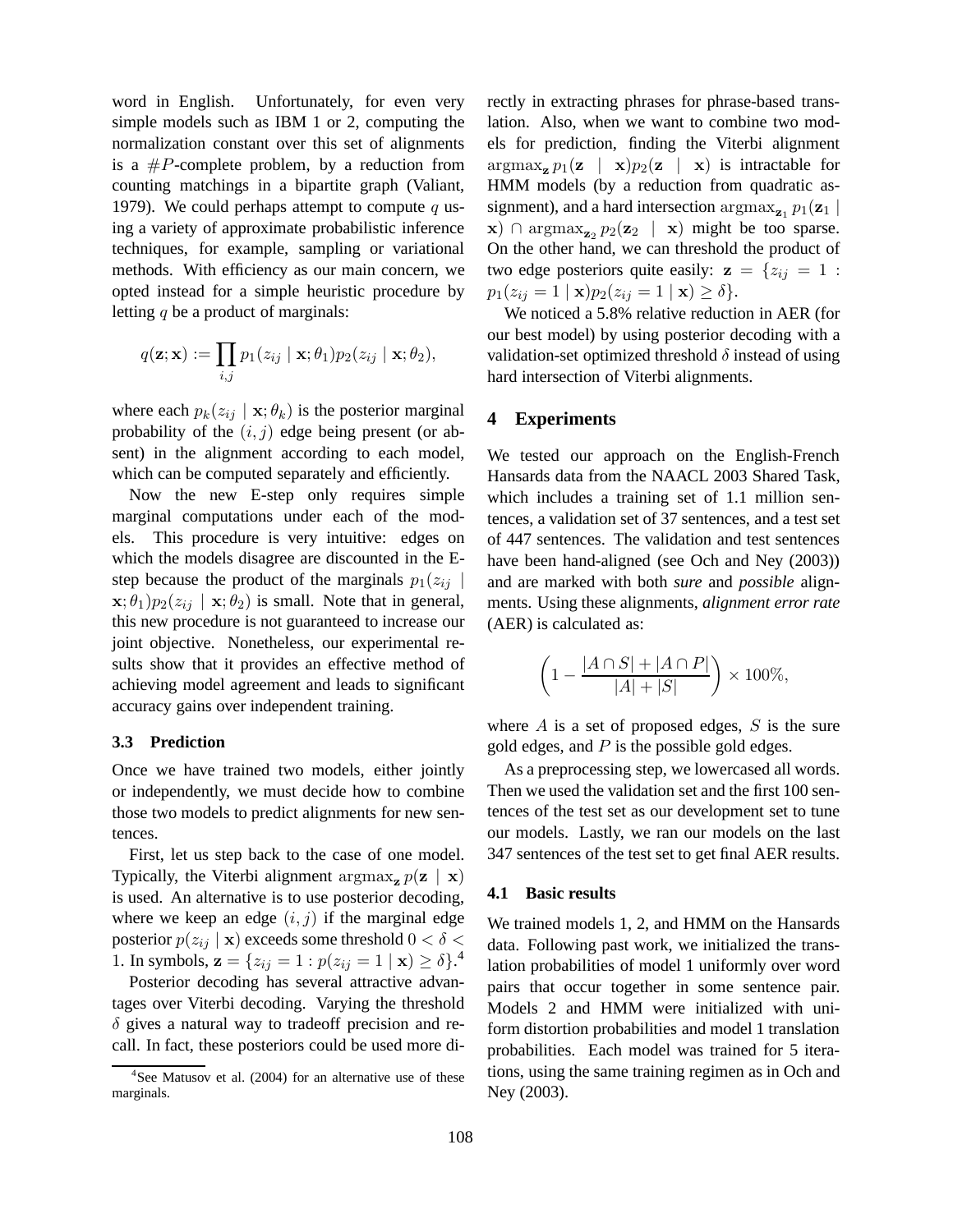| Model          | Indep. | Joint | Reduction |  |  |  |  |
|----------------|--------|-------|-----------|--|--|--|--|
| 10K sentences  |        |       |           |  |  |  |  |
| Model 1        | 27.4   | 23.6  | 13.8      |  |  |  |  |
| Model 2        | 18.2   | 14.9  | 18.5      |  |  |  |  |
| <b>HMM</b>     | 12.1   | 8.4   | 30.6      |  |  |  |  |
| 100K sentences |        |       |           |  |  |  |  |
| Model 1        | 21.5   | 19.2  | 10.9      |  |  |  |  |
| Model 2        | 13.1   | 10.2  | 21.7      |  |  |  |  |
| <b>HMM</b>     | 8.0    | 5.3   | 33.1      |  |  |  |  |
| 1.1M sentences |        |       |           |  |  |  |  |
| Model 1        | 20.0   | 16.5  | 17.5      |  |  |  |  |
| Model 2        | 11.4   | 9.2   | 18.8      |  |  |  |  |
| <b>HMM</b>     | 6.6    | 5.2   | 21.5      |  |  |  |  |

Table 1: Comparison of AER between independent and joint training across different size training sets and different models, evaluated on the development set. The last column shows the relative reduction in AER.

Table 1 shows a summary of the performance of independently and jointly trained models under various training conditions. Quite remarkably, for all training data sizes and all of the models, we see an appreciable reduction in AER, especially on the HMM models. We speculate that since the HMM model provides a richer family of distributions over alignments than either models 1 or 2, we can learn to synchronize the predictions of the two models, whereas models 1 and 2 have a much more limited capacity to synchronize.

Table 2 shows the HMM models compared to model 4 alignments produced by GIZA++ on the test set. Our jointly trained model clearly outperforms not only the standard HMM but also the more complex IBM 4 model. For these results, the threshold used for posterior decoding was tuned on the development set. "GIZA HMM" and "HMM, indep" are the same algorithm but differ in implementation details. The  $E \rightarrow F$  and  $F \rightarrow E$  models benefit a great deal by moving from independent to joint training, and the combined models show a smaller improvement.

Our best performing model differs from standard IBM word alignment models in two ways. First and most importantly, we use joint training instead of

| Model               | $E \rightarrow F$ | $F \rightarrow F$ | Combined |
|---------------------|-------------------|-------------------|----------|
| <b>GIZA HMM</b>     | 11.5              | 11.5              | 7.0      |
| <b>GIZA Model 4</b> | 8.9               | 9.7               | 6.9      |
| HMM, indep          | 11.2              | 11.5              | 7.2      |
| HMM, joint          | 6.1               | 6.6               | 4.9      |

Table 2: Comparison of test set AER between various models trained on the full 1.1 million sentences.

| Model          | $I+V$ | $I + P$ | $J+V$ | $J+P$ |  |  |  |
|----------------|-------|---------|-------|-------|--|--|--|
| 10K sentences  |       |         |       |       |  |  |  |
| Model 1        | 29.4  | 27.4    | 22.7  | 23.6  |  |  |  |
| Model 2        | 20.1  | 18.2    | 16.5  | 14.9  |  |  |  |
| <b>HMM</b>     | 15.2  | 12.1    | 8.9   | 8.4   |  |  |  |
| 100K sentences |       |         |       |       |  |  |  |
| Model 1        | 22.9  | 21.5    | 18.6  | 19.2  |  |  |  |
| Model 2        | 15.1  | 13.1    | 12.9  | 10.2  |  |  |  |
| <b>HMM</b>     | 9.2   | 8.0     | 6.0   | 5.3   |  |  |  |
| 1.1M sentences |       |         |       |       |  |  |  |
| Model 1        | 20.0  | 19.4    | 16.5  | 17.3  |  |  |  |
| Model 2        | 12.7  | 11.4    | 11.6  | 9.2   |  |  |  |
| <b>HMM</b>     | 7.6   | 6.6     | 5.7   | 5.2   |  |  |  |

Table 3: Contributions of using joint training versus independent training and posterior decoding (with the optimal threshold) instead of Viterbi decoding, evaluated on the development set.

independent training, which gives us a huge boost. The second change, which is more minor and orthogonal, is using posterior decoding instead of Viterbi decoding, which also helps performance for model 2 and HMM, but not model 1. Table 3 quantifies the contribution of each of these two dimensions.

**Posterior decoding** In our results, we have tuned our threshold to minimize AER. It turns out that AER is relatively insensitive to the threshold as Figure 2 shows. There is a large range from 0.2 to 0.5 where posterior decoding outperforms Viterbi decoding.

**Initialization and convergence** In addition to improving performance, joint training also enjoys certain robustness properties. Specialized initialization is absolutely crucial for an independently-trained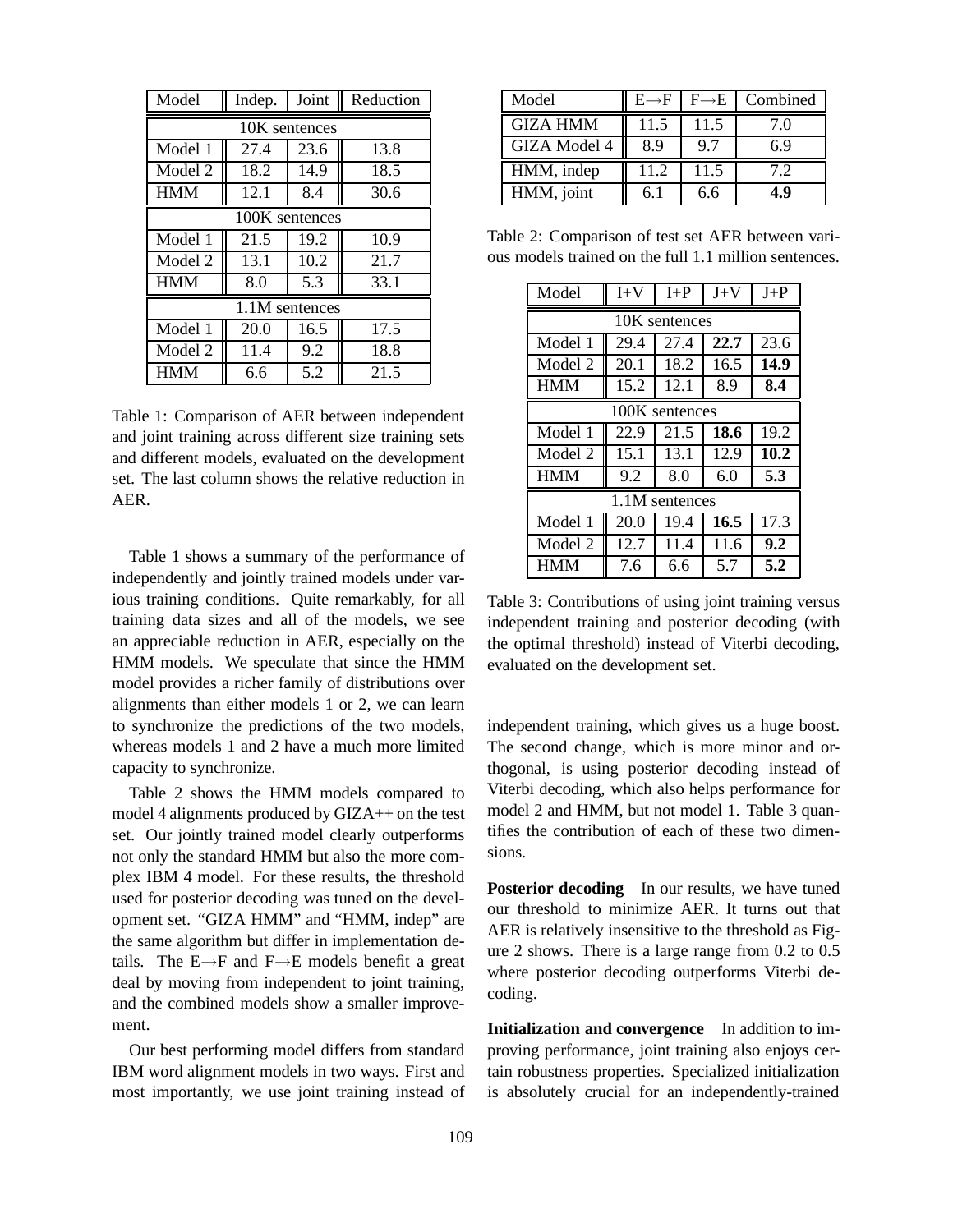

Figure 2: The precision, recall, and AER as the threshold is varied for posterior decoding in a jointly trained pair of HMMs.

HMM model. If we initialize the HMM model with uniform translation parameters, the HMM converges to a completely senseless local optimum with AER above 50%. Initializing the HMM with model 1 parameters alleviates this problem.

On the other hand, if we jointly train two HMMs starting from a uniform initialization, the HMMs converge to a surprisingly good solution. On the full training set, training two HMMs jointly from uniform initialization yields 5.7% AER, only slightly higher than 5.2% AER using model 1 initialization. We suspect that the agreement term of the objective forces the two HMMs to avoid many local optima that each one would have on its own, since these local optima correspond to posteriors over alignments that would be very unlikely to agree. We also observed that jointly trained HMMs converged very quickly—in 5 iterations—and did not exhibit overfitting with increased iterations.

**Common errors** The major source of remaining errors are recall errors that come from the shortcomings of the HMM model. The  $E \rightarrow F$  model gives 0 probability to any many-to-one alignments and the F→E model gives 0 probability to any one-to-many alignments. By enforcing agreement, the two models are effectively restricted to one-to-one (or zero) alignments. Posterior decoding is in principle capable of proposing many-to-many alignments, but these alignments occur infrequently since the posteriors are generally sharply peaked around the Viterbi alignment. In some cases, however, we do get oneto-many alignments in both directions.

Another common type of errors are precision errors due to the models overly-aggressively preferring alignments that preserve monotonicity. Our HMM model only uses 11 distortion parameters, which means distortions are not sensitive to the lexical context of the sentences. For example, in one sentence, *le* is incorrectly aligned to *the* as a monotonic alignment following another pair of correctly aligned words, and then the monotonicity is broken immediately following *le*–*the*. Here, the model is insensitive to the fact that alignments following articles tend to be monotonic, but alignments preceding articles are less so.

Another phenomenon is the insertion of "stepping stone" alignments. Suppose two edges  $(i, j)$  and  $(i+4, j+4)$  have a very high probability of being included in an alignment, but the words between them are not good translations of each other. If the intervening English words were null-aligned, we would have to pay a big distortion penalty for jumping 4 positions. On the other hand, if the edge  $(i+2, j+2)$ were included, that penalty would be mitigated. The translation cost for forcing that edge is smaller than the distortion cost.

## **4.2 BLEU evaluation**

To see whether our improvement in AER also improves BLEU score, we aligned 100K English-French sentences from the Europarl corpus and tested on 3000 sentences of length 5–15. Using GIZA++ model 4 alignments and Pharaoh (Koehn et al., 2003), we achieved a BLEU score of 0.3035. By using alignments from our jointly trained HMMs instead, we get a BLEU score of 0.3051. While this improvement is very modest, we are currently investigating alternative ways of interfacing with phrase table construction to make a larger impact on translation quality.

### **5 Related Work**

Our approach is similar in spirit to co-training, where two classifiers, complementary by the virtue of having different views of the data, are trained jointly to encourage agreement (Blum and Mitchell, 1998; Collins and Singer, 1999). One key difference